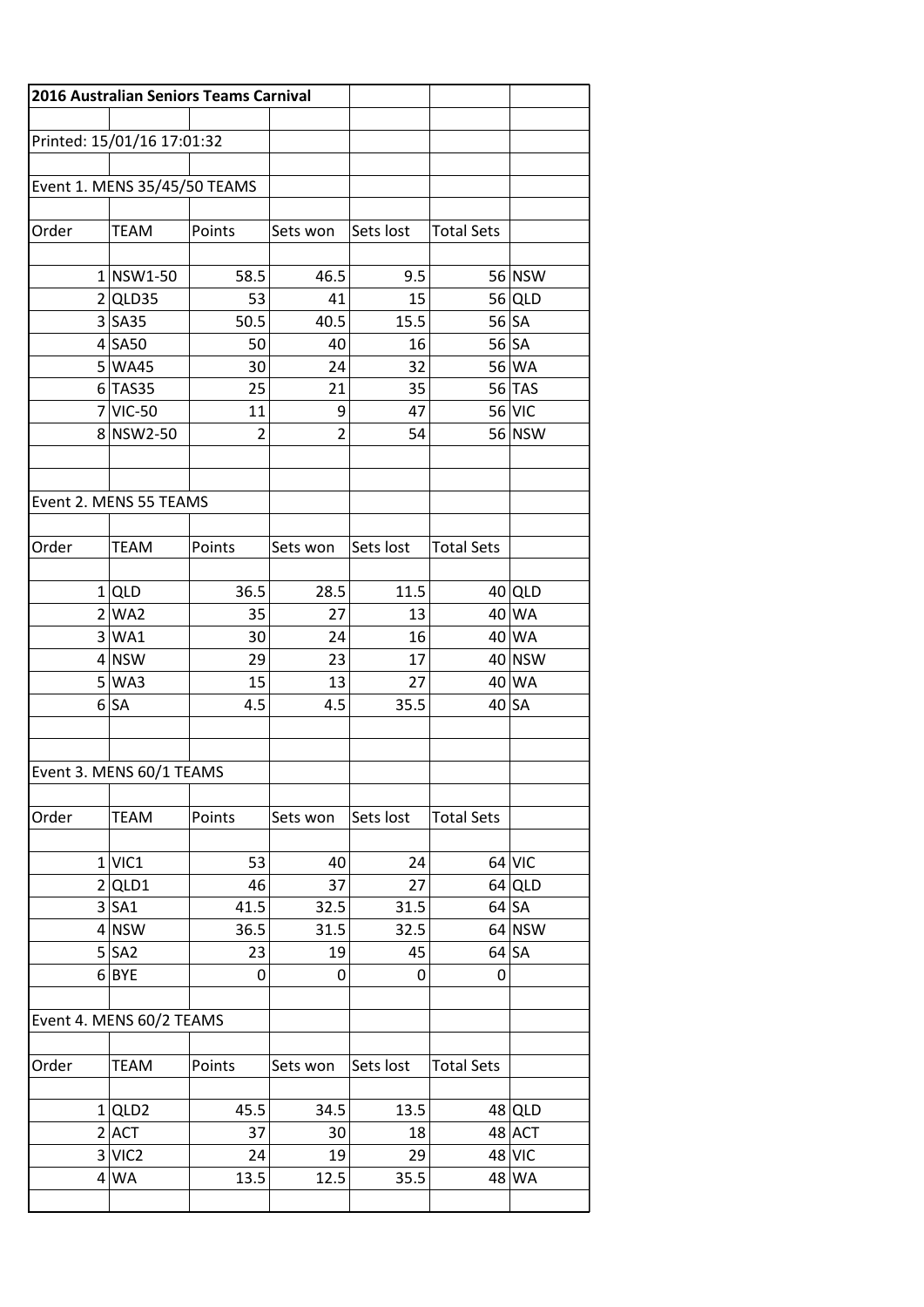| Event 5. MENS 65/1 TEAMS |                                                   |             |                    |           |                   |          |
|--------------------------|---------------------------------------------------|-------------|--------------------|-----------|-------------------|----------|
| Order                    | <b>TEAM</b>                                       | Points      | Sets won Sets lost |           | <b>Total Sets</b> |          |
|                          |                                                   |             |                    |           |                   |          |
|                          | 1 WA                                              | 50.5        | 38.5               | 25.5      |                   | 64 WA    |
|                          | $2$ QLD1                                          | 47          | 38                 | 26        |                   | $64$ QLD |
|                          | 3 NSW1                                            | 43          | 32                 | 32        |                   | $64$ NSW |
|                          | $4$ VIC1                                          | 34          | 28                 | 36        |                   | $64$ VIC |
|                          | 5 QLD2                                            | 25.5        | 23.5               | 40.5      |                   | $64$ QLD |
|                          | $6 $ BYE                                          | $\mathbf 0$ | 0                  | 0         | 0                 |          |
|                          |                                                   |             |                    |           |                   |          |
|                          | Event 6. MENS 65/2 TEAMS                          |             |                    |           |                   |          |
| Order                    | <b>TEAM</b>                                       | Points      | Sets won           | Sets lost | <b>Total Sets</b> |          |
|                          | $1$ VIC <sub>2</sub>                              | 57          | 44                 | 20        |                   | $64$ VIC |
|                          | $2$ VIC3                                          | 47          | 43                 | 21        |                   | $64$ VIC |
|                          | 3 QLD3                                            | 37          | 32                 | 32        |                   | $64$ QLD |
|                          | $4$ ACT                                           | 28.5        | 23.5               | 40.5      |                   | $64$ ACT |
|                          |                                                   |             |                    |           |                   |          |
|                          |                                                   |             |                    |           |                   |          |
|                          | $5 $ NSW2<br>$6 $ BYE<br>Event 7. MENS 70/1 TEAMS | 20.5<br>0   | 17.5<br>0          | 46.5<br>0 | 0                 | $64$ NSW |
|                          |                                                   |             |                    |           |                   |          |
|                          | <b>TEAM</b>                                       | Points      | Sets won           | Sets lost | <b>Total Sets</b> |          |
|                          | $1 $ NSW1                                         | 62          | 48                 | 16        |                   | $64$ NSW |
| Order                    | $2$ QLD1                                          | 53          | 42                 | 22        |                   | $64$ QLD |
|                          | $3$ $SA1$                                         | 43          | 34                 | 30        |                   | $64$ SA  |
|                          | $4$ QLD2                                          | 22          | 19                 | 45        |                   | $64$ QLD |
|                          | 5 V/C                                             | 20          | 17                 | 47        |                   | $64$ VIC |
|                          | $6 $ BYE                                          | 0           | 0                  | 0         | 0                 |          |
|                          | Event 8. MENS 70/2 TEAMS                          |             |                    |           |                   |          |
| Order                    | <b>TEAM</b>                                       | Points      | Sets won           | Sets lost |                   |          |
|                          |                                                   |             |                    |           | <b>Total Sets</b> |          |
|                          | 1 WA                                              | 62.5        | 49.5               | 14.5      |                   | 64 WA    |
|                          | $2$ ACT                                           | 55.5        | 42.5               | 21.5      |                   | 64 ACT   |
|                          | 3 SA2                                             | 34.5        | 27.5               | 36.5      |                   | $64$ SA  |
|                          | $4$ NSW2                                          | 25          | 21                 | 43        |                   | $64$ NSW |
|                          | $5 $ NSW3<br>$6$ BYE                              | 22.5<br>0   | 19.5<br>0          | 44.5<br>0 | 0                 | $64$ NSW |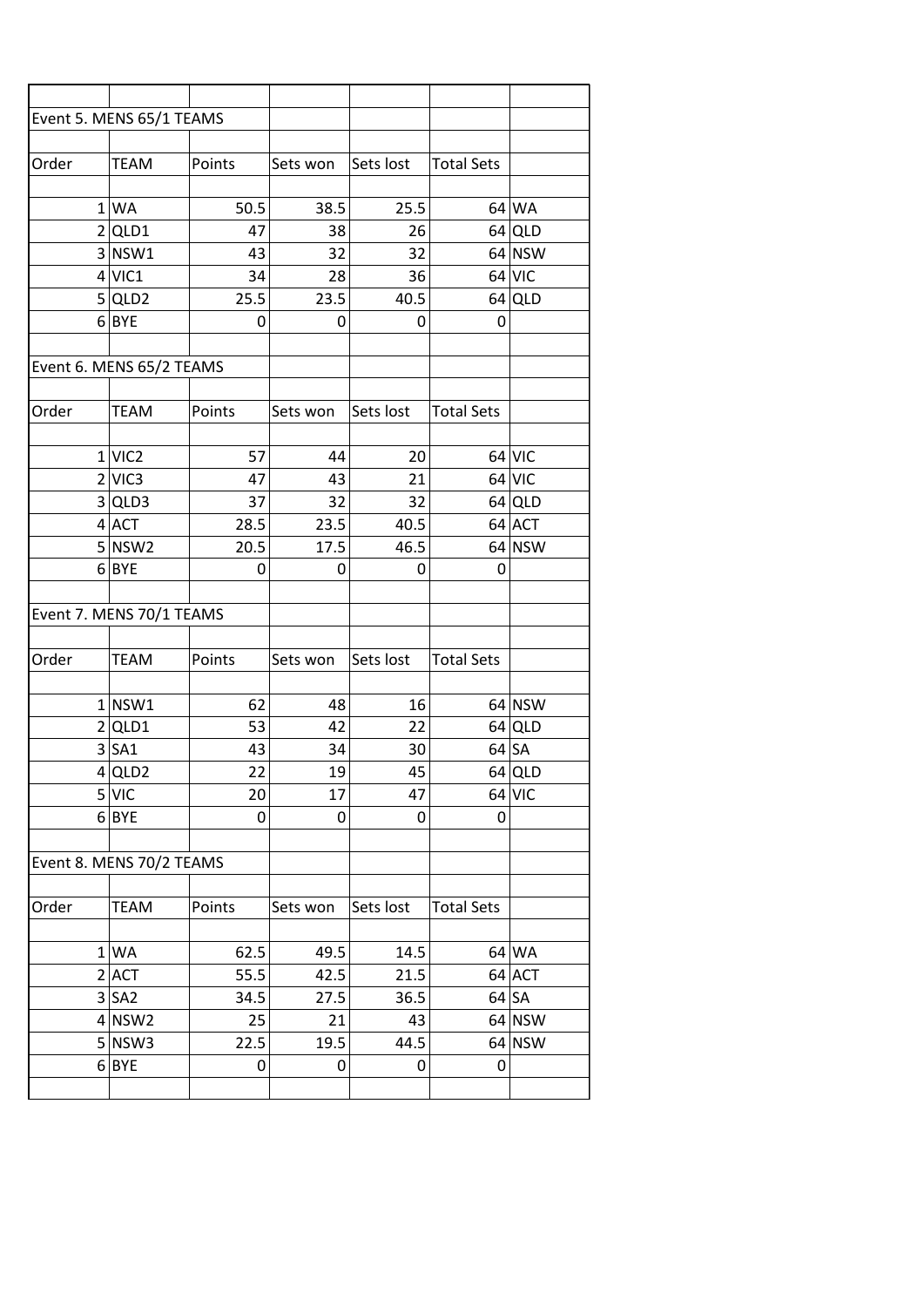| Event 9. MENS 75 TEAMS |                             |                                |            |            |                   |                 |
|------------------------|-----------------------------|--------------------------------|------------|------------|-------------------|-----------------|
| Order                  | <b>TEAM</b>                 | Points                         | Sets won   | Sets lost  | <b>Total Sets</b> |                 |
|                        |                             |                                |            |            |                   |                 |
|                        | 1 WA                        | 62.5                           | 49.5       | 14.5       |                   | 64 WA           |
|                        | $2$ $ACT$                   | 55.5                           | 42.5       | 21.5       |                   | 64 ACT          |
|                        | 3 SA2                       | 34.5                           | 27.5       | 36.5       |                   | 64 SA           |
|                        | $4$ NSW2                    | 25                             | 21         | 43         |                   | 64 NSW          |
|                        | $5 $ NSW3                   | 22.5                           | 19.5       | 44.5       |                   | 64 NSW          |
|                        | $6 $ BYE                    | 0                              | 0          | 0          | 0                 |                 |
|                        |                             |                                |            |            |                   |                 |
|                        |                             | Event 10. WOMENS 35-45 TEAMS   |            |            |                   |                 |
|                        |                             |                                |            |            |                   |                 |
| Order                  | <b>TEAM</b>                 | Points                         | Sets won   | Sets lost  | <b>Total Sets</b> |                 |
|                        |                             |                                |            |            |                   |                 |
|                        | $1 $ NSW1-35                | 39                             | 29         | 11         |                   | 40 NSW          |
|                        | $2$ VIC1-45                 | 37.5                           | 29.5       | 10.5       |                   | 40 VIC          |
|                        | $3 S$ A35                   | 29                             | 23         | 17         |                   | $40$ SA         |
|                        | $4$ NSW1-45                 | 22                             | 18         | 22         |                   | 40 NSW          |
|                        | 5 WA45                      | 16.5                           | 14.5       | 25.5       |                   | 40 WA           |
|                        | $6 NSW2-45$                 | 6                              | 6          | 34         |                   | 40 NSW          |
|                        |                             |                                |            |            |                   |                 |
|                        |                             |                                |            |            |                   |                 |
|                        |                             | Event 11. WOMENS 35-45/2 TEAMS |            |            |                   |                 |
|                        |                             |                                |            |            |                   |                 |
| Order                  | <b>TEAM</b>                 | Points                         | Sets won   | Sets lost  | <b>Total Sets</b> |                 |
|                        |                             |                                |            |            |                   |                 |
|                        | $1 QLD1-45$                 | 54                             | 40         | 16         |                   | $56$ QLD        |
|                        | 2 VIC35                     | 52.5                           | 40.5       | 15.5       |                   | 56 VIC          |
|                        | $3 NSW4-45$                 | 46.5                           | 36.5       | 19.5       |                   | 56 NSW          |
|                        | $4$ SA45                    | 44                             | 36         | 20         |                   | 56 SA           |
|                        | 5 WA35                      | 29.5                           | 25.5       | 30.5       |                   | 56 WA           |
|                        | $6$ NSW2-35                 | 27.5                           | 21.5       | 34.5       |                   | 56 NSW          |
|                        | $7 QLD2-45$                 | 18.5                           | 16.5       | 39.5       |                   | $56$ QLD        |
|                        | 8 NSW3-45                   | 7.5                            | 7.5        | 48.5       |                   | 56 NSW          |
|                        |                             |                                |            |            |                   |                 |
|                        |                             |                                |            |            |                   |                 |
|                        | Event 12. WOMENS 55/1 TEAMS |                                |            |            |                   |                 |
|                        |                             |                                |            |            |                   |                 |
| Order                  | <b>TEAM</b>                 | Points                         | Sets won   | Sets lost  | <b>Total Sets</b> |                 |
|                        |                             |                                |            |            |                   |                 |
|                        | $1 $ NSW1                   | 41                             | 31         | 9          |                   | 40 NSW          |
|                        | $2$ ACT1<br>3 NZL           | 38<br>34.5                     | 30<br>28.5 | 10<br>11.5 |                   | 40 ACT<br>40 NZ |
|                        | $4$ VIC1                    | 20                             |            |            |                   | 40 VIC          |
|                        | 5 WA1                       | 10.5                           | 16<br>8.5  | 24<br>31.5 |                   | 40 WA           |
|                        | 6 NSW2                      | 6                              | 6          | 34         |                   | 40 NSW          |
|                        |                             |                                |            |            |                   |                 |
|                        |                             |                                |            |            |                   |                 |
|                        |                             |                                |            |            |                   |                 |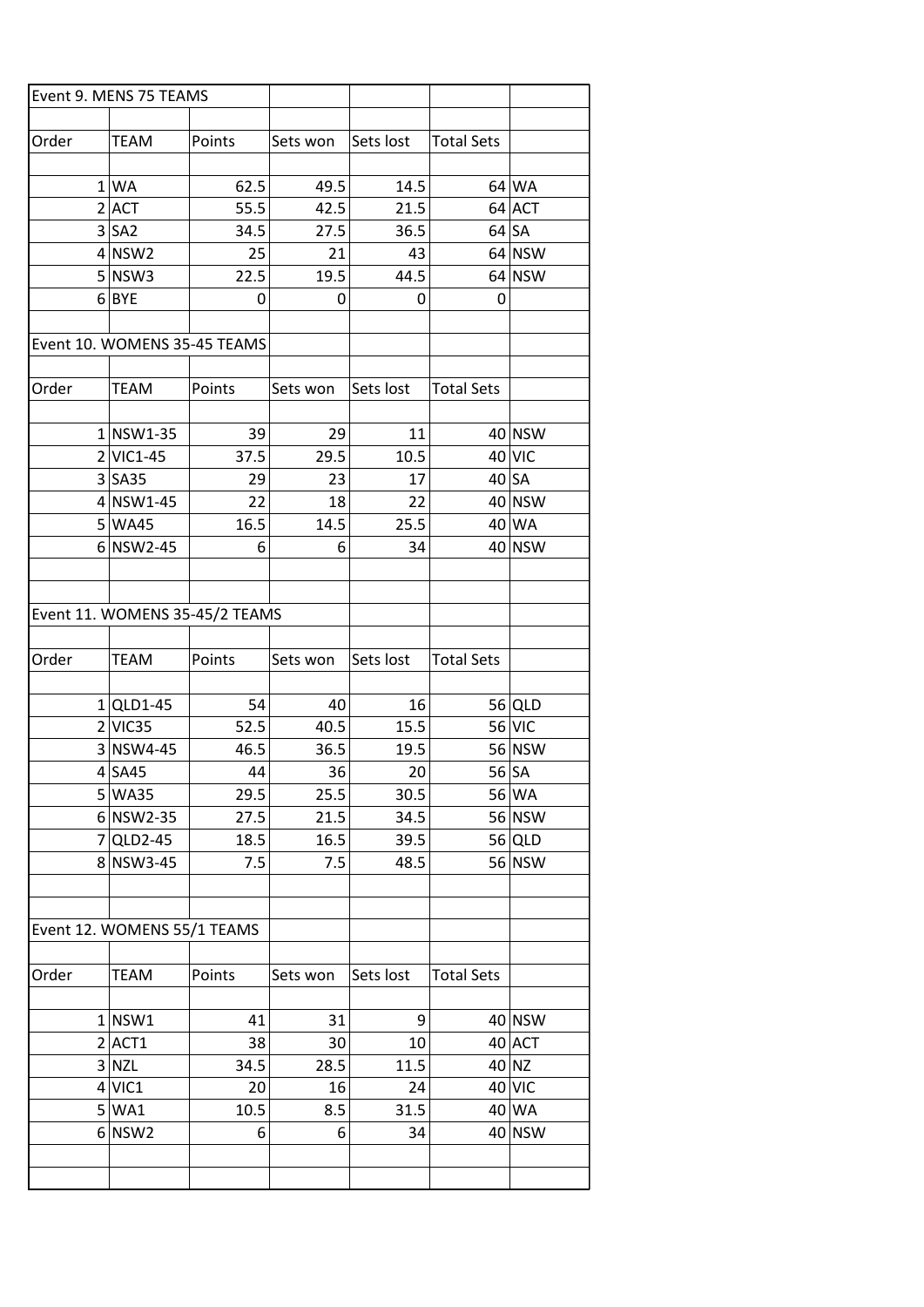|       | Event 13. WOMENS 55/2 TEAMS |                                |          |           |                   |               |
|-------|-----------------------------|--------------------------------|----------|-----------|-------------------|---------------|
|       |                             |                                |          |           |                   |               |
| Order | <b>TEAM</b>                 | Points                         | Sets won | Sets lost | <b>Total Sets</b> |               |
|       | 1 QLD                       | 44.5                           | 33.5     | 14.5      |                   | 48 QLD        |
|       | 2 NSW3                      | 41.5                           | 32.5     | 15.5      |                   | 48 NSW        |
|       | 3 VIC2                      | 38                             | 31       | 17        |                   | <b>48 VIC</b> |
|       | $4$ VIC3                    | 30                             | 23       | 25        |                   | 48 VIC        |
|       | 5 WA2                       | 29                             | 24       | 24        |                   | 48 WA         |
|       | $6$ $ACT2$                  | 16                             | 13       | 35        |                   | 48 ACT        |
|       | $7$ $SA$                    | 11                             | 11       | 37        |                   | $48$ SA       |
|       | 8BYE                        | 0                              | 0        | 0         | 0                 |               |
|       |                             |                                |          |           |                   |               |
|       |                             | Event 14. WOMENS 65-75/1 TEAMS |          |           |                   |               |
|       |                             |                                |          |           |                   |               |
| Order | <b>TEAM</b>                 | Points                         | Sets won | Sets lost | <b>Total Sets</b> |               |
|       |                             |                                |          |           |                   |               |
|       | $1$ VIC1-65                 | 46.5                           | 38.5     | 9.5       |                   | $48$ VIC      |
|       | $2 NSW1-65$                 | 43                             | 32       | 16        |                   | 48 NSW        |
|       | $3 $ NSW2-65                | 35.5                           | 28.5     | 19.5      |                   | 48 NSW        |
|       | $4$ SA1-65                  | 25                             | 20       | 28        |                   | 48 SA         |
|       | 5 VIC1-75                   | 23.5                           | 18.5     | 29.5      |                   | 48 VIC        |
|       | $6$ QLD65                   | 21.5                           | 18.5     | 29.5      |                   | $48$ QLD      |
|       | 7 VIC2-65                   | 15                             | 12       | 36        |                   | 48 VIC        |
|       | 8BYE                        | 0                              | 0        | 0         | 0                 |               |
|       |                             |                                |          |           |                   |               |
|       |                             | Event 15. WOMENS 65-75/2 TEAMS |          |           |                   |               |
|       |                             |                                |          |           |                   |               |
| Order | <b>TEAM</b>                 | Points                         | Sets won | Sets lost | <b>Total Sets</b> |               |
|       |                             |                                |          |           |                   |               |
|       | $1 $ NSW3-65                | 48                             | 37       | 11        |                   | 48 NSW        |
|       | $2 SA2-65$                  | 42.5                           | 33.5     | 14.5      |                   | 48 SA         |
|       | $3$ SA3-65                  | 40                             | 31       | 17        |                   | 48 SA         |
|       | $4$ NSW4-65                 | 25                             | 20       | 28        |                   | 48 NSW        |
|       | 5 NSW5-65                   | 23.5                           | 20.5     | 27.5      |                   | 48 NSW        |
|       | 6 VIC2-75                   | 19.5                           | 15.5     | 32.5      |                   | 48 VIC        |
|       | 7 WA65                      | 10.5                           | 10.5     | 37.5      | 48                | <b>WA</b>     |
|       | 8BYE                        | 0                              | 0        | 0         | 0                 |               |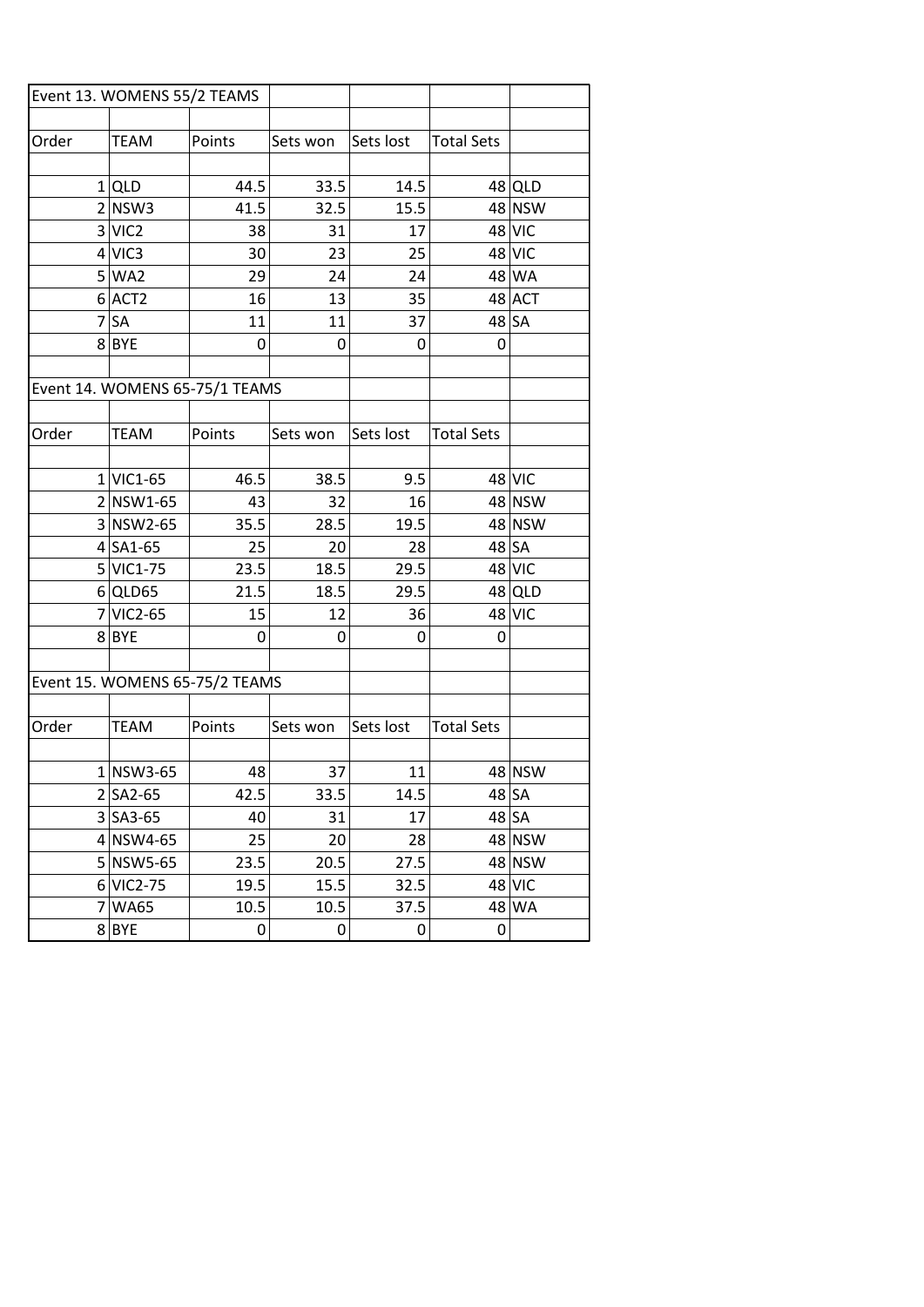|       |                      | Event 16. MENS 35 PLAYOFF (1) TEAMS         |                |                |                   |           |
|-------|----------------------|---------------------------------------------|----------------|----------------|-------------------|-----------|
|       |                      |                                             |                |                |                   |           |
| Order | <b>TEAM</b>          | Points                                      | Sets won       | Sets lost      | <b>Total Sets</b> |           |
|       |                      |                                             |                |                |                   |           |
|       | $1$ SA35             | 10                                          | 8              | $---$          |                   | $8$ $SA$  |
|       | $2$ TAS35            | 8                                           | 6              | $\overline{2}$ |                   | 8TAS      |
|       | 3 QLD35              | 7.5                                         | 5.5            | 2.5            |                   | 8 QLD     |
|       | $4$ VIC-50           | 7                                           | 5              | 3              |                   | 8 VIC     |
|       | 5 NSW2-50            | 3                                           | 3              | 5              |                   | 8 NSW     |
|       | $6$ NSW1-50          | 2.5                                         | 2.5            | 5.5            |                   | 8 NSW     |
|       | 7 WA45               | 2                                           | $\overline{2}$ | 6              |                   | 8 WA      |
|       | 8 SA50               | 0                                           | 0              | 8              |                   | 8 SA      |
|       |                      |                                             |                |                |                   |           |
|       |                      |                                             |                |                |                   |           |
|       |                      | Event 17. MENS 55 PLAYOFF (2) TEAMS         |                |                |                   |           |
|       |                      |                                             |                |                |                   |           |
| Order | <b>TEAM</b>          | Points                                      | Sets won       | Sets lost      | <b>Total Sets</b> |           |
|       |                      |                                             |                |                |                   |           |
|       | 1 WA2                | 27                                          | 21             | 3              |                   | 24 WA     |
|       | 2 QLD                | 19.5                                        | 15.5           | 8.5            |                   | $24$ QLD  |
|       | 3 WA1                | 10                                          | 8              | 8              |                   | 16 WA     |
|       | $4$ NSW              | 9.5                                         | 7.5            | 8.5            |                   | $16$ NSW  |
|       | 5 WA3                | 3                                           | 3              | 13             |                   | 16 WA     |
|       | 6 SA                 | $\mathbf{1}$                                | 1              | 15             |                   | $16$ SA   |
|       |                      |                                             |                |                |                   |           |
|       |                      |                                             |                |                |                   |           |
|       |                      | Event 18. MENS 60/2 PLAYOFF (4) TEAMS       |                |                |                   |           |
|       |                      |                                             |                |                |                   |           |
| Order | <b>TEAM</b>          | Points                                      | Sets won       | Sets lost      | <b>Total Sets</b> |           |
|       |                      |                                             |                |                |                   |           |
|       | $1$ VIC <sub>2</sub> | 8                                           | 6              | $\overline{2}$ |                   | 8 VIC     |
|       | $2$ QLD2             | 7                                           | 5              | 3              |                   | $8$ QLD   |
|       | $3$ ACT              | 3                                           | 3              | 5              |                   | $8$ $ACT$ |
|       | $4$ WA               | $\overline{2}$                              | $\overline{2}$ | 6              |                   | $8$ WA    |
|       |                      |                                             |                |                |                   |           |
|       |                      |                                             |                |                |                   |           |
|       |                      | Event 19. WOMENS 35-45/1 PLAYOFF (10) TEAMS |                |                |                   |           |
|       |                      |                                             |                |                |                   |           |
| Order | <b>TEAM</b>          | Points                                      | Sets won       | Sets lost      | <b>Total Sets</b> |           |
|       |                      |                                             |                |                |                   |           |
|       | $1$ NSW1-35          | 24.5                                        | 18.5           | 3.5            |                   | $22$ NSW  |
|       | $2$ VIC1-45          | 19                                          | 15             | 7              |                   | $22$ VIC  |
|       | 3 S <sub>A35</sub>   | 18.5                                        | 14.5           | 1.5            |                   | $16$ SA   |
|       | 4 NSW1-45            | 2.5                                         | 2.5            | 13.5           |                   | $16$ NSW  |
|       | 5 WA45               | 2                                           | 2              | 14             |                   | $16$ WA   |
|       | $6 $ NSW2-45         | 1.5                                         | 1.5            | 14.5           |                   | $16$ NSW  |
|       |                      |                                             |                |                |                   |           |
|       |                      |                                             |                |                |                   |           |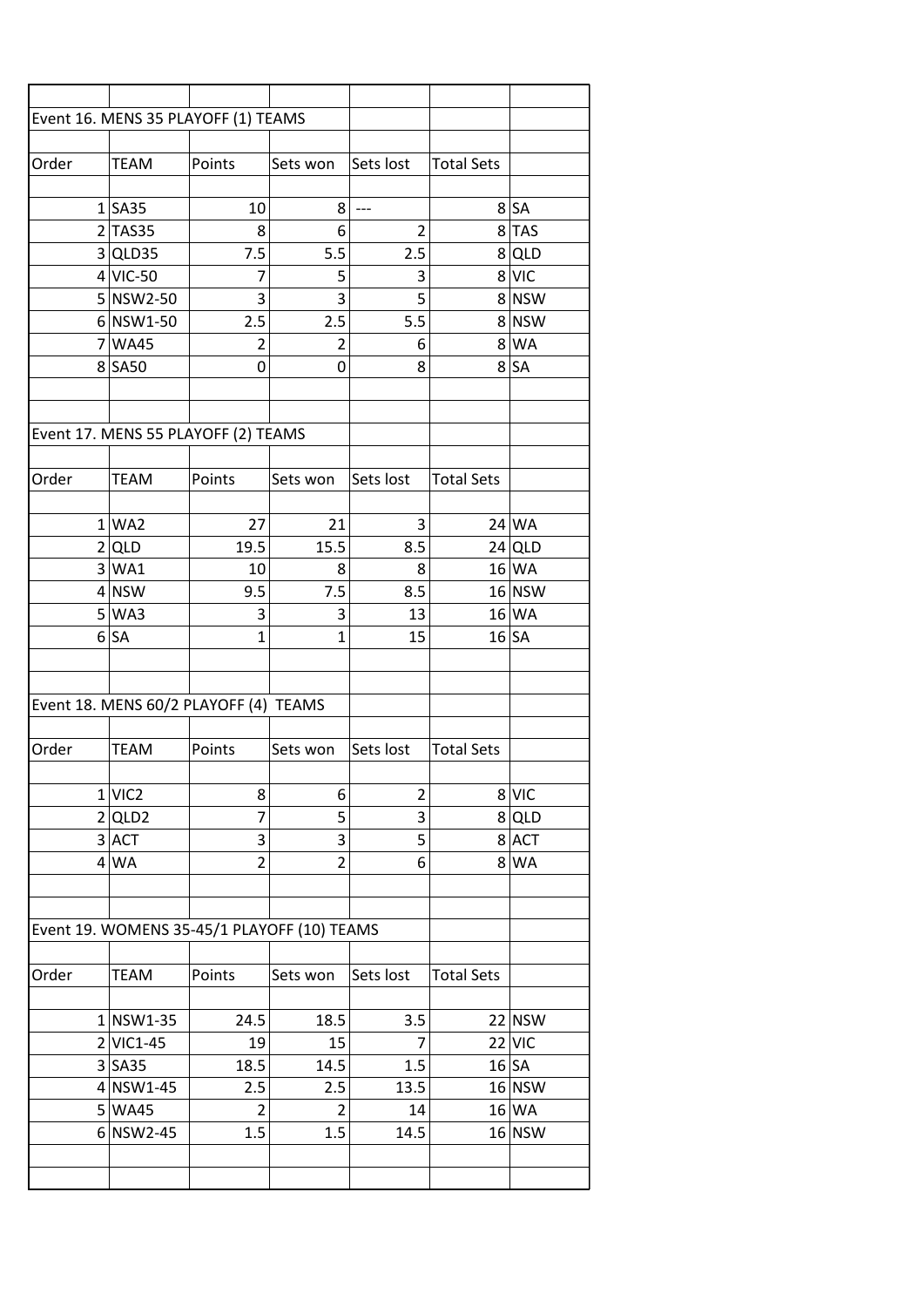|                 |                      | Event 20. WOMENS 35-45/2 PLAYOFF (11) TEAMS |                |                |                   |          |
|-----------------|----------------------|---------------------------------------------|----------------|----------------|-------------------|----------|
| Order           | <b>TEAM</b>          | Points                                      | Sets won       | Sets lost      | <b>Total Sets</b> |          |
|                 |                      |                                             |                |                |                   |          |
|                 | $1$  QLD2-45         | 10                                          | 8              | $---$          |                   | 8 QLD    |
|                 | $2$ VIC35            | 8                                           | 6              | $\overline{2}$ |                   | 8 VIC    |
|                 | $3$ SA45             | 6                                           | 4              | 4              |                   | $8$ $SA$ |
|                 | $4$ WA35             | 5                                           | 4              | 4              |                   | 8 WA     |
|                 | $5 $ NSW2-35         | 5                                           | 4              | 4              |                   | 8 NSW    |
|                 | $6$ NSW4-45          | 4                                           | 4              | 4              |                   | 8 NSW    |
|                 | $7$ QLD1-45          | $\overline{2}$                              | $\overline{2}$ | 6              |                   | $8$ QLD  |
|                 | 8 NSW3-45            | 0                                           | 0              | 8              |                   | 8 NSW    |
|                 |                      |                                             |                |                |                   |          |
|                 |                      |                                             |                |                |                   |          |
|                 |                      | Event 21. WOMENS 55/1 PLAYOFF 1 (12) TEAMS  |                |                |                   |          |
| Order           | <b>TEAM</b>          | Points                                      | Sets won       | Sets lost      | <b>Total Sets</b> |          |
|                 |                      |                                             |                |                |                   |          |
|                 | $1$ $ACT1$           | 26.5                                        | 20.5           | 3.5            |                   | 24 ACT   |
|                 | 2 NSW1               | 21.5                                        | 17.5           | 6.5            |                   | $24$ NSW |
|                 | 3 NZL                | 19                                          | 15             | $\mathbf{1}$   |                   | $16$ NZ  |
|                 | $4$ VIC1             | 2                                           | 2              | 14             |                   | $16$ VIC |
|                 | $5 $ NSW2            | $\mathbf{1}$                                | $\mathbf{1}$   | 15             |                   | 16 NSW   |
|                 | $6$ WA1              | 0                                           | 0              | 16             |                   | 16 WA    |
|                 |                      |                                             |                |                |                   |          |
|                 |                      |                                             |                |                |                   |          |
|                 |                      | Event 22. WOMENS 55/2 PLAYOFF (13) TEAMS    |                |                |                   |          |
| Division 1 of 2 |                      |                                             |                |                |                   |          |
|                 |                      |                                             |                |                |                   |          |
| Order           | <b>TEAM</b>          | Points                                      | Sets won       | Sets lost      | <b>Total Sets</b> |          |
|                 |                      |                                             |                |                |                   |          |
|                 | $1$ QLD              | 8                                           | 6              | $\overline{2}$ |                   | 8 QLD    |
|                 | 2 NSW3               | 6                                           | 4              | 4              |                   | 8 NSW    |
|                 | 3 VIC2               | 4                                           | 4              | 4              |                   | 8 VIC    |
|                 | 4 VIC3               | $\overline{2}$                              | $\overline{2}$ | 6              |                   | 8 VIC    |
|                 |                      |                                             |                |                |                   |          |
|                 |                      |                                             |                |                |                   |          |
|                 |                      | Event 22. WOMENS 55/2 PLAYOFF (13) TEAMS    |                |                |                   |          |
| Division 2 of 2 |                      |                                             |                |                |                   |          |
|                 |                      |                                             |                |                |                   |          |
| Order           | TEAM                 | Points                                      | Sets won       | Sets lost      | <b>Total Sets</b> |          |
|                 |                      |                                             |                |                |                   |          |
|                 | 1 WA2                | 15.5                                        | 11.5           | 4.5            |                   | 16 WA    |
|                 | 2 SA                 | 10.5                                        | 8.5            | 7.5            |                   | $16$ SA  |
|                 | $3$ ACT <sub>2</sub> | 4                                           | 4              | 12             |                   | $16$ ACT |
|                 | 4 BYE                | 0                                           | 0              | 0              | 0                 |          |
|                 |                      |                                             |                |                |                   |          |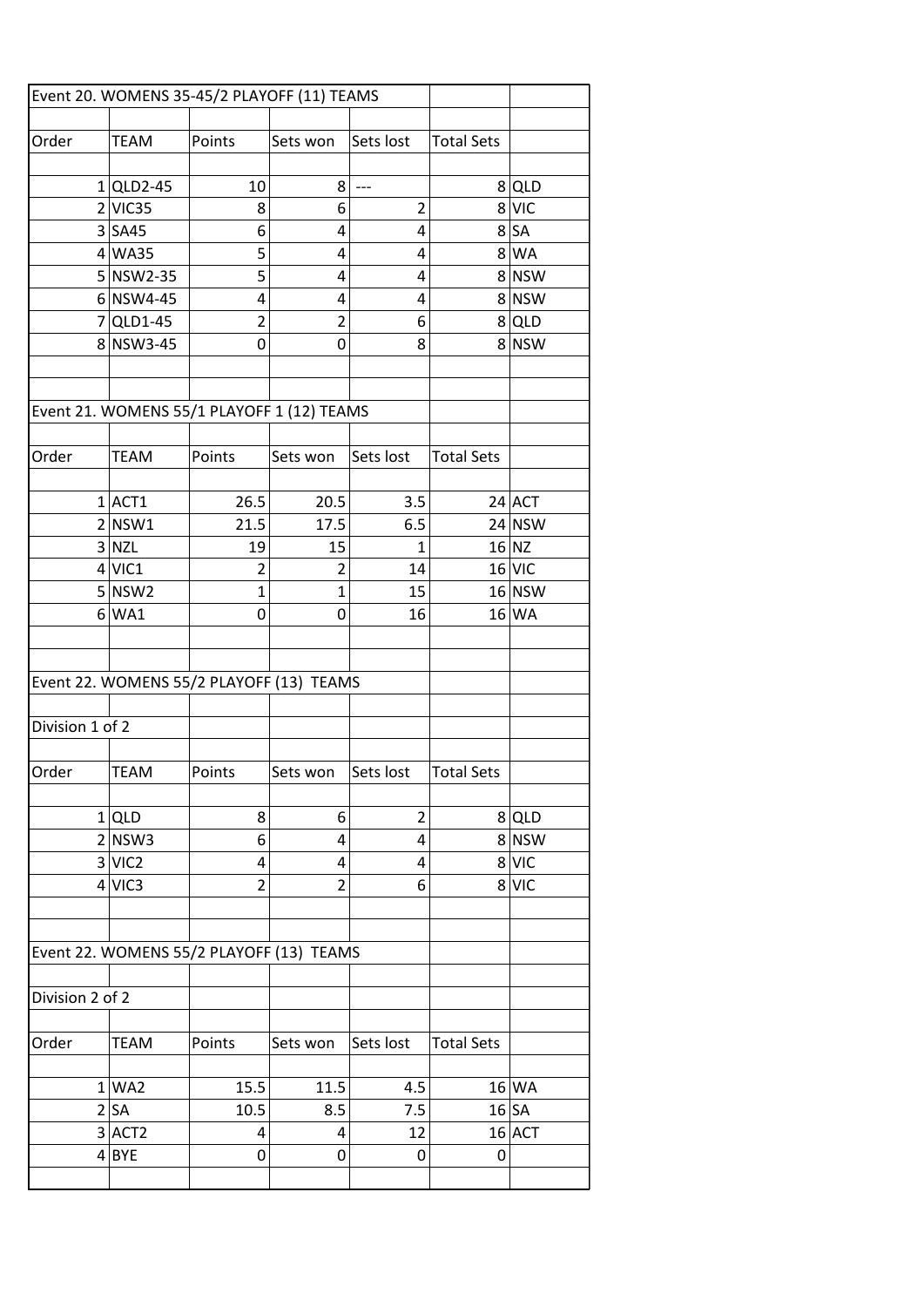|                 |                      | Event 23. WOMENS 55/2 PLAYOFF TEAMS         |                |                         |                   |          |
|-----------------|----------------------|---------------------------------------------|----------------|-------------------------|-------------------|----------|
|                 |                      |                                             |                |                         |                   |          |
| Order           | <b>TEAM</b>          | Points                                      | Sets won       | Sets lost               | <b>Total Sets</b> |          |
|                 |                      |                                             |                |                         |                   |          |
|                 | $1 $ NSW3            | $\overline{7}$                              | 5              | 3                       |                   | 8 NSW    |
|                 | $2$ VIC <sub>2</sub> | 6                                           | 4              | 4                       |                   | 8 VIC    |
|                 | 3 VIC3               | 4                                           | 4              | 4                       |                   | 8 VIC    |
|                 | $4$ QLD              | 3                                           | 3              | 5                       |                   | 8 QLD    |
|                 |                      |                                             |                |                         |                   |          |
|                 |                      | Event 24. WOMENS 65-75/1 PLAYOFF (14) TEAMS |                |                         |                   |          |
| Division 1 of 2 |                      |                                             |                |                         |                   |          |
|                 |                      |                                             |                |                         |                   |          |
| Order           | <b>TEAM</b>          | Points                                      | Sets won       | Sets lost               | <b>Total Sets</b> |          |
|                 |                      |                                             |                |                         |                   |          |
|                 | $1$ VIC1-65          | 8                                           | 6              | $\overline{2}$          |                   | 8 VIC    |
|                 | $2 NSW1-65$          | $\overline{7}$                              | 5              | 3                       |                   | 8 NSW    |
|                 | $3 NSW2-65$          | 3                                           | 3              | 5                       |                   | 8 NSW    |
|                 | $4$ SA1-65           | $\overline{2}$                              | $\overline{2}$ | 6                       |                   | $8$ $SA$ |
|                 |                      |                                             |                |                         |                   |          |
|                 |                      |                                             |                |                         |                   |          |
|                 |                      | Event 24. WOMENS 65-75/1 PLAYOFF (14) TEAMS |                |                         |                   |          |
|                 |                      |                                             |                |                         |                   |          |
| Division 2 of 2 |                      |                                             |                |                         |                   |          |
|                 |                      |                                             |                |                         |                   |          |
| Order           | <b>TEAM</b>          | Points                                      | Sets won       | Sets lost               | <b>Total Sets</b> |          |
|                 |                      |                                             |                |                         |                   |          |
|                 | $1$ QLD65            | 14                                          | 10             | 6                       |                   | $16$ QLD |
|                 | $2$ VIC1-75          | 10.5                                        | 8.5            | 7.5                     |                   | $16$ VIC |
|                 | $3 VIC2-65$          | 5.5                                         | 5.5            | 10.5                    |                   | $16$ VIC |
|                 | $4$ BYE              | 0                                           | 0              | 0                       | 0                 |          |
|                 |                      | Event 25. WOMENS 65-75/1 PLAYOFF TEAMS      |                |                         |                   |          |
|                 |                      |                                             |                |                         |                   |          |
| Order           | <b>TEAM</b>          | Points                                      | Sets won       | Sets lost               | <b>Total Sets</b> |          |
|                 |                      |                                             |                |                         |                   |          |
|                 | $1 $ NSW2-65         | 8                                           | 6              | $\overline{\mathbf{c}}$ |                   | 8 NSW    |
|                 | $2 NSW1-65$          | 7                                           | 5              | 3                       |                   | 8 NSW    |
|                 | $3 VIC2-65$          | 3                                           | 3              | 5                       |                   | 8 VIC    |
|                 | $4$ SA1-65           | 0                                           | $\overline{2}$ | 6                       |                   | 8 SA     |
|                 |                      |                                             |                |                         |                   |          |
|                 |                      |                                             |                |                         |                   |          |